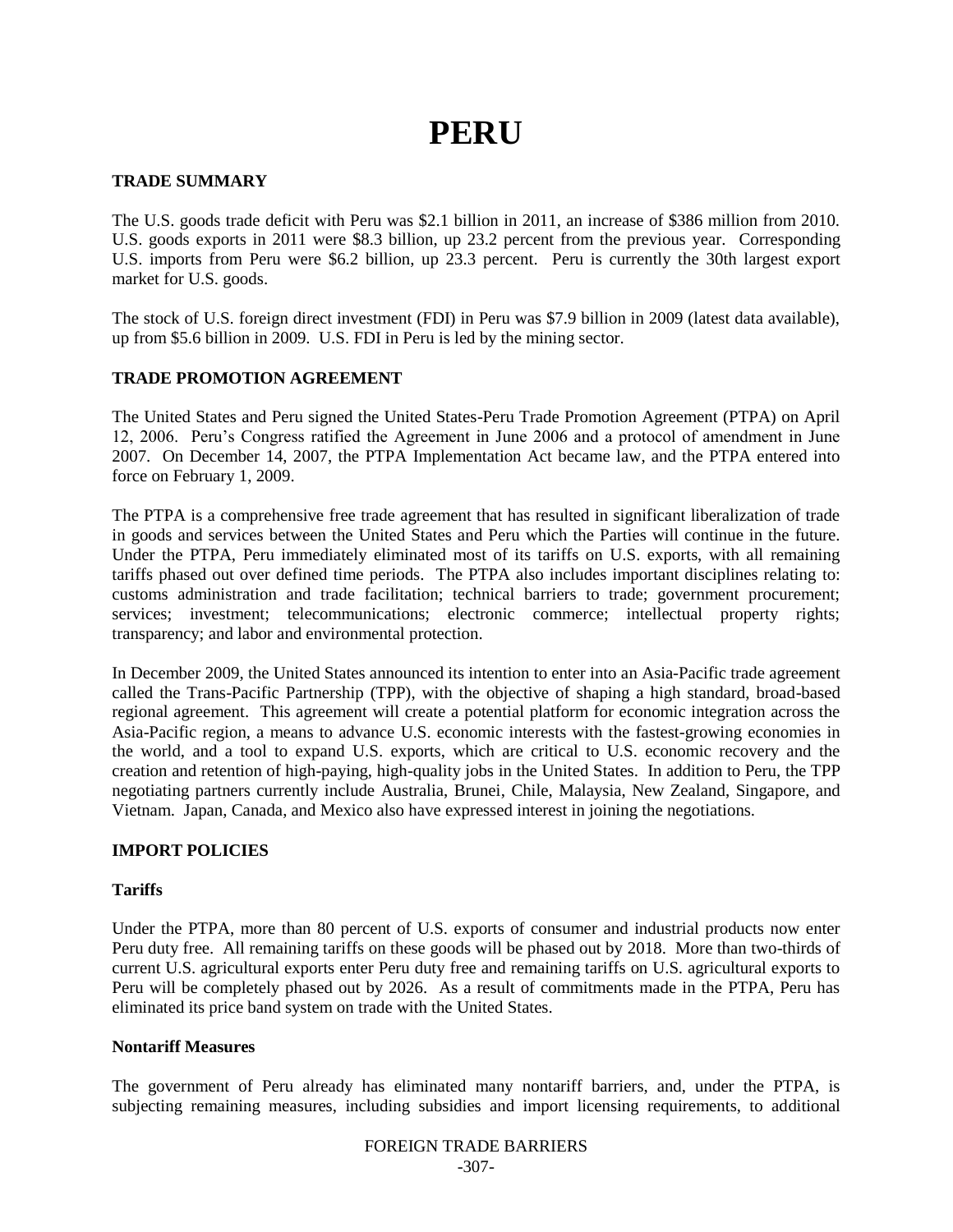disciplines. Peru currently restricts imports of certain used goods, including used clothing and shoes (except as charitable donations), used tires, cars over five years old, and heavy trucks (weighing three tons or more) over eight years old. The value-added tax does not apply to charitable donations, although this charitable exemption requires prior registration by the importer with APCI (the Peruvian Government's Agency for International Cooperation). A 45 percent excise tax applies to used cars and trucks receiving import permits (compared to 20 percent for a new car). However, if these used cars and trucks undergo refurbishment in an industrial center in the south of the country (located in Ilo, Matarani, or Tacna) after importation, no excise tax applies.

## **Remanufactured Goods**

Under the PTPA, Peru may not adopt or maintain prohibitions or restrictions on trade in certain remanufactured goods, and Peru may not apply to remanufactured goods certain existing prohibitions on trade in used goods. This commitment opens new and significant export opportunities for firms involved in remanufactured products such as engines, automotive parts, mining and construction equipment, transportation machinery, medical equipment, and computers.

In November 2010, Peru enacted a measure that, among other things, requires exporters of remanufactured automotive parts to provide documentation from the original manufacturer consenting to the remanufacture and exportation of the automotive part. The United States has engaged the government of Peru regarding the consistency of this measure with Peru"s obligations under the PTPA.

## **GOVERNMENT PROCUREMENT**

The PTPA requires that procuring entities use fair, nondiscriminatory, and transparent procurement procedures, including advance notice of purchases and timely and effective bid review procedures, for procurement covered by the Agreement. Also, under the PTPA, U.S. suppliers can bid on procurements of most Peruvian central government entities on the same basis as Peruvian suppliers. This includes procurements by state-owned enterprises, such as Peru"s oil company and Peru"s public health insurance agency. The anticorruption provisions in the PTPA require Peru"s domestic law to treat bribery related to trade and investment, including in government procurement, as a criminal offense or subject it to noncriminal penalties where criminal responsibility is not applicable.

Peru is not a signatory to the WTO Agreement on Government Procurement.

## **INTELLECTUAL PROPERTY RIGHTS PROTECTION**

USTR listed Peru on its 2011 Special 301 Watch List. As a result of the PTPA, Peru enhanced its intellectual property rights (IPR) legal framework and continued to implement its National Strategic Plan to combat counterfeiting and piracy. Among other improvements, Peru continued to strengthen its IPR enforcement efforts, including through significant raids and seizures at ports and well-known markets. Notwithstanding the improvements to Peru"s IPR legal regime, piracy and counterfeiting rates remain high. Inadequate resources for law enforcement and the need for improvements at Peru"s border and in its judicial system are evident. Piracy over the Internet is a growing problem, especially with respect to music. There is also a continuing need for measures to correct widespread government use of unlicensed software. A further concern is the lack of issuance of deterrent penalties in criminal IPR cases and against businesses found to have engaged in infringing activity. In addition, Peru needs to clarify its system for protecting against the unfair commercial use, as well as unauthorized disclosure, of undisclosed test or other data generated to obtain marketing approval of agricultural chemical products. Peru must also clarify its protections for biotechnologically-derived pharmaceutical products, in accordance with provisions of the PTPA.